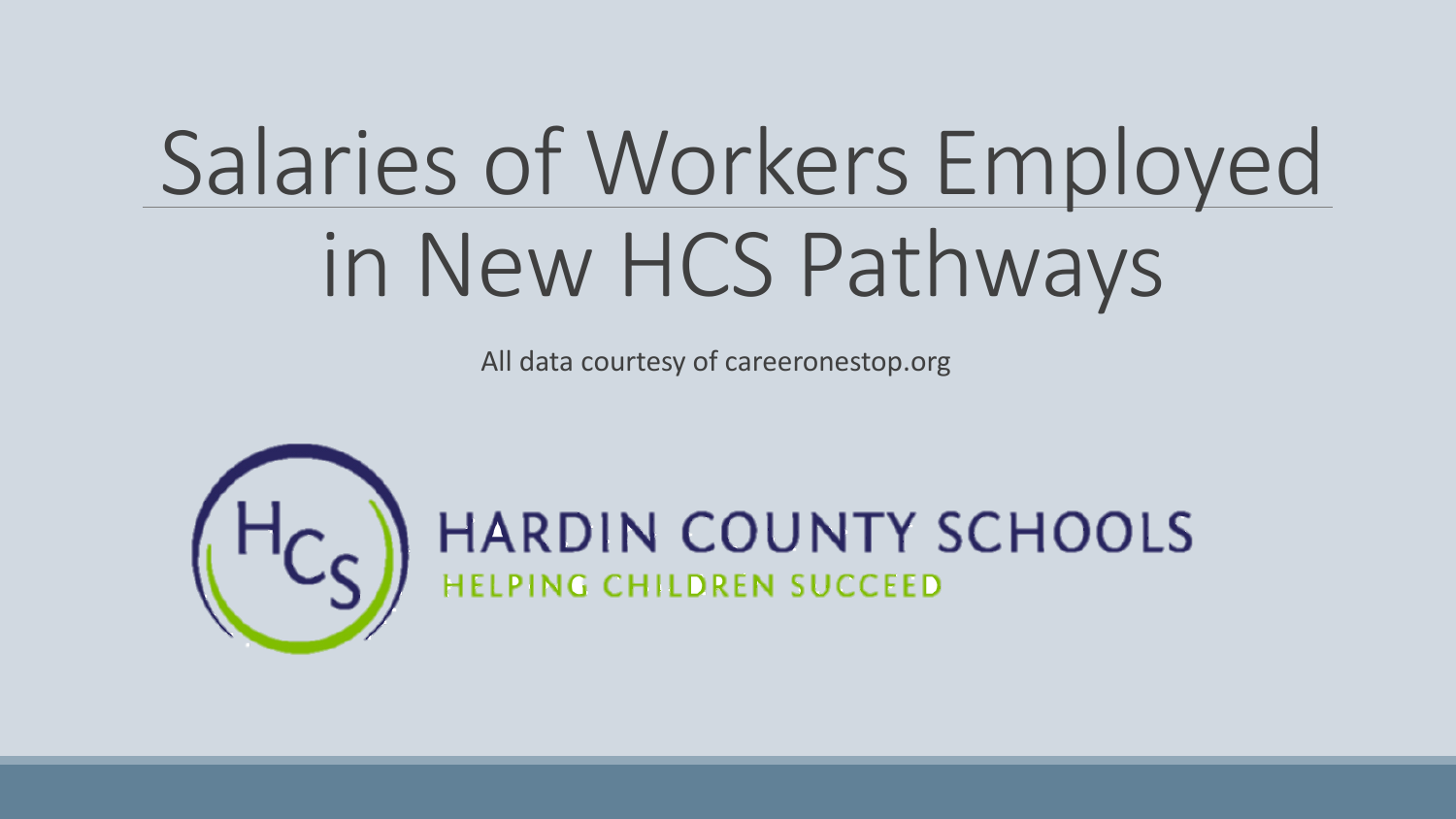Heating & Air Conditioning Repair/Installation Salaries Courtesy: careeronestop.org

> Hardin County, Kentucky: Low end of Salary Scale: \$30,030 Middle of Salary Scale: \$44,010 High end of Salary Scale: \$52,580

> United States: Low end of Salary Scale: \$29,460 Middle of Salary Scale: \$47, 610 High end of Salary Scale: \$76,230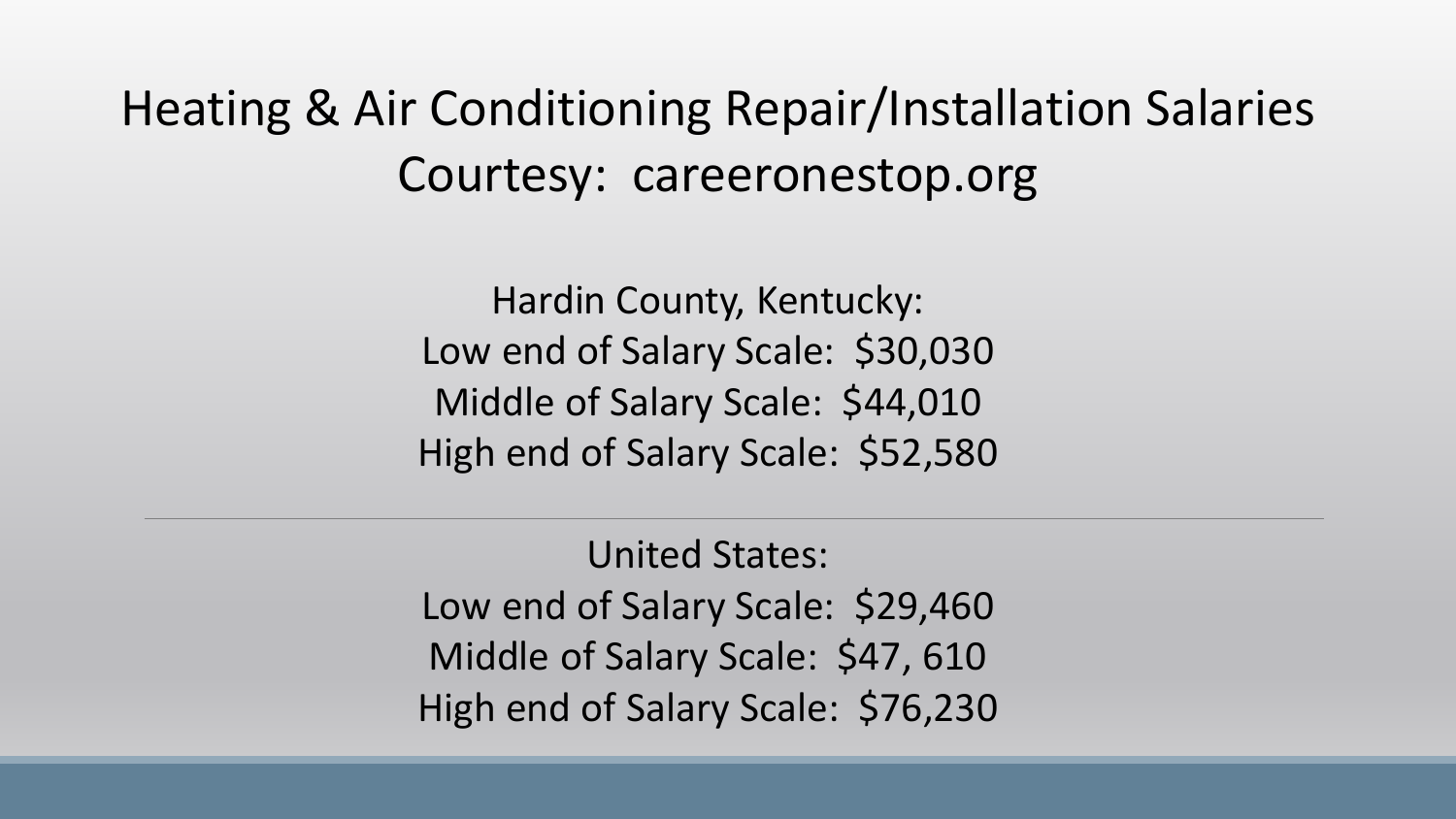### Criminal Justice

Detectives/Criminal Investigators Salaries

Courtesy: careeronestop.org

Hardin County, Kentucky: Low end of Salary Scale: \$25,170 Middle of Salary Scale: \$61,240 High end of Salary Scale: \$84,070

United States: Low end of Salary Scale: \$43,800 Middle of Salary Scale: \$81,920 High end of Salary Scale: \$138,860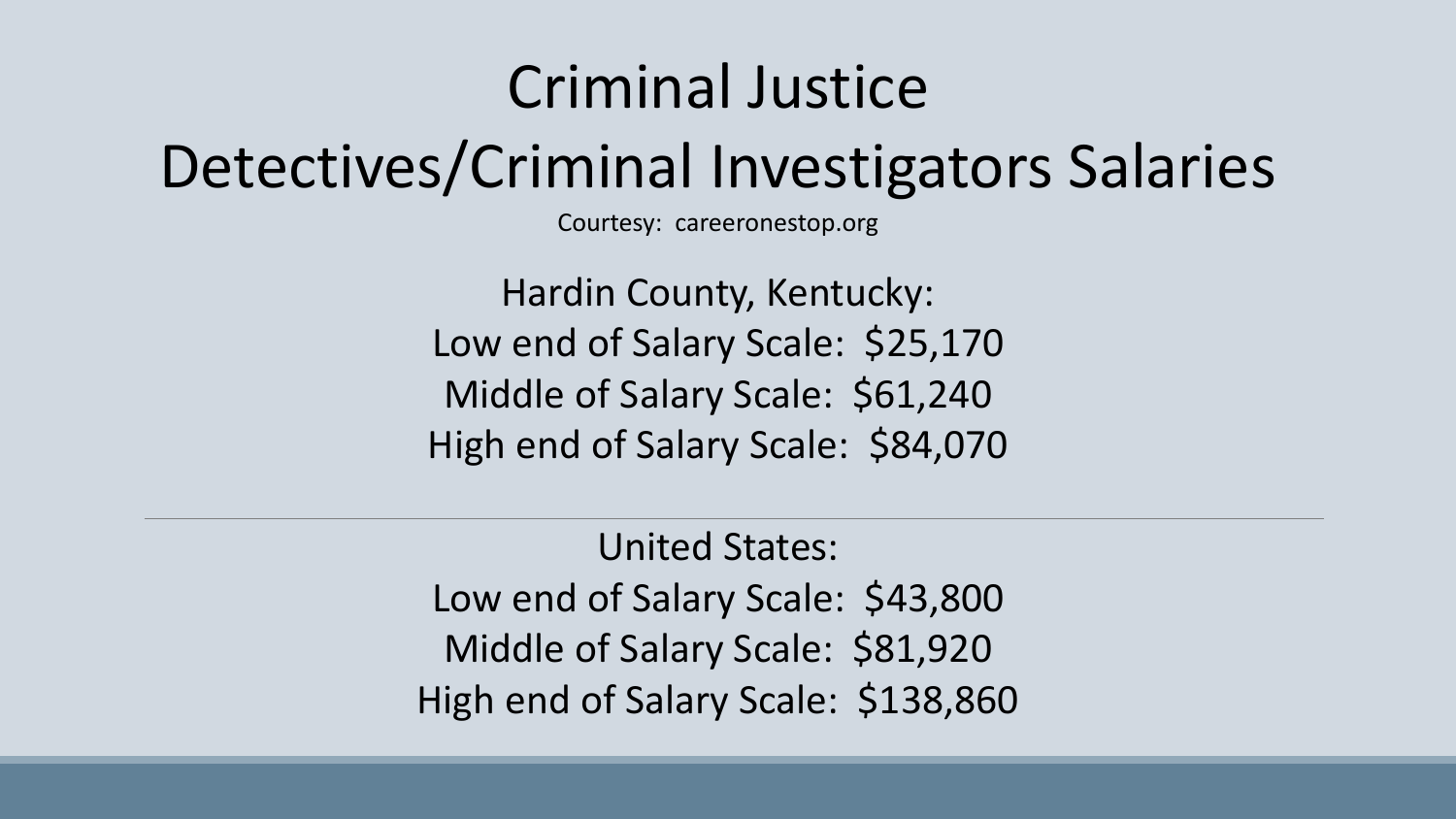### Criminal Justice Police and Patrol Officers

Courtesy: careeronestop.org

Hardin County, Kentucky: Low end of Salary Scale: \$33,460 Middle of Salary Scale: \$45,680 High end of Salary Scale: \$80,110

United States: Low end of Salary Scale: \$36,750 Middle of Salary Scale: \$61,380 High end of Salary Scale: \$101,620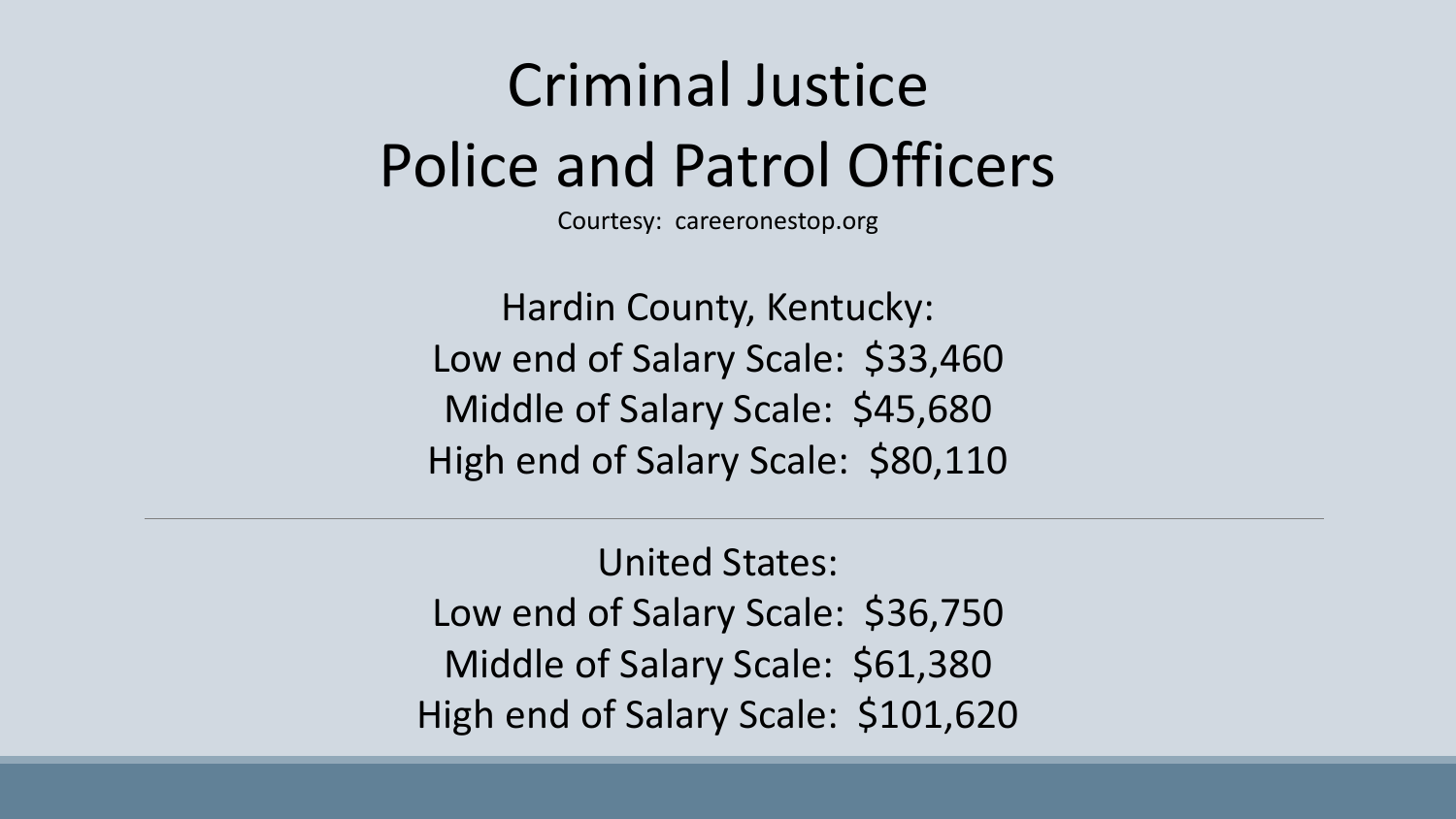## Bus & Truck Mechanics and Diesel Engine Specialists

Courtesy: careeronestop.org

Hardin County, Kentucky: Low end of Salary Scale: \$30,370 Middle of Salary Scale: \$38, 830 High end of Salary Scale: \$48,270

United States: Low end of Salary Scale: \$31,200 Middle of Salary Scale: \$47,360 High end of Salary Scale: \$72,180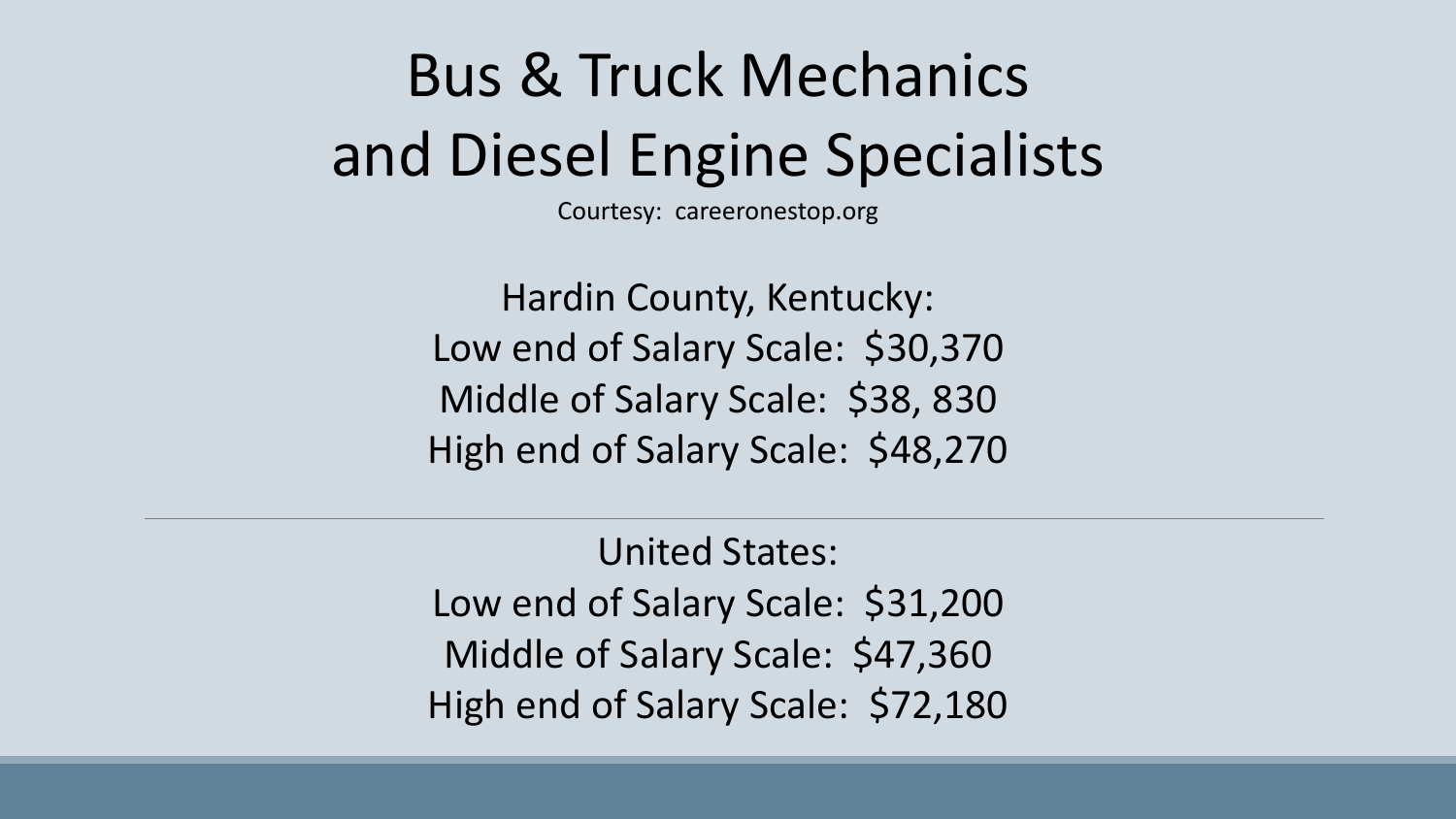#### Brickmasons and Blockmasons

Courtesy: careeronestop.org

United States: Low end of Salary Scale: \$31,400 Middle of Salary Scale: \$50,960 High end of Salary Scale: \$84,270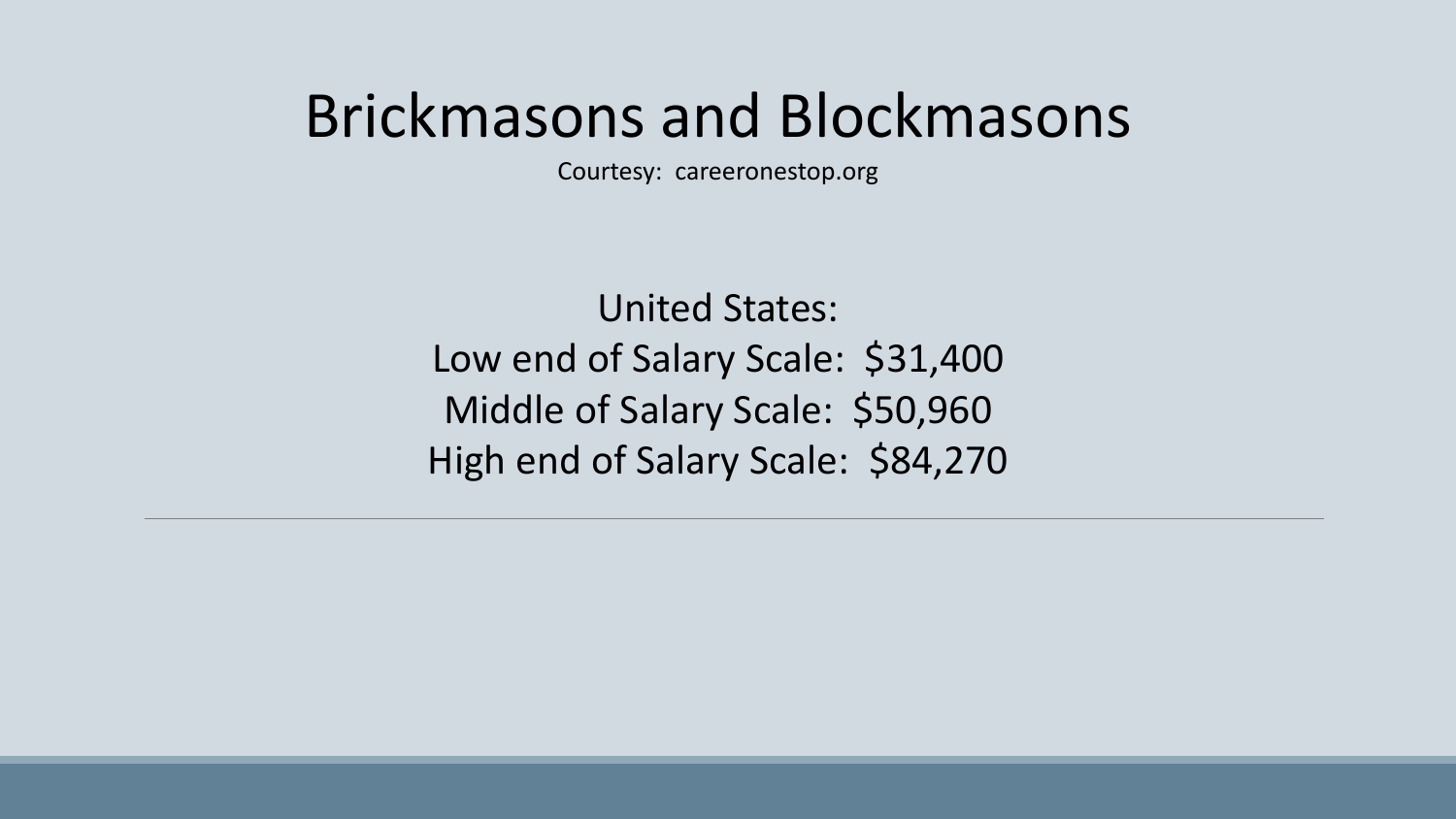#### Electricians

Courtesy: careeronestop.org

Hardin County, Kentucky: Low end of Salary Scale: \$38,060 Middle of Salary Scale: \$47,280 High end of Salary Scale: \$64,520

United States: Low end of Salary Scale: \$32,940 Middle of Salary Scale: \$55,190 High end of Salary Scale: \$94,620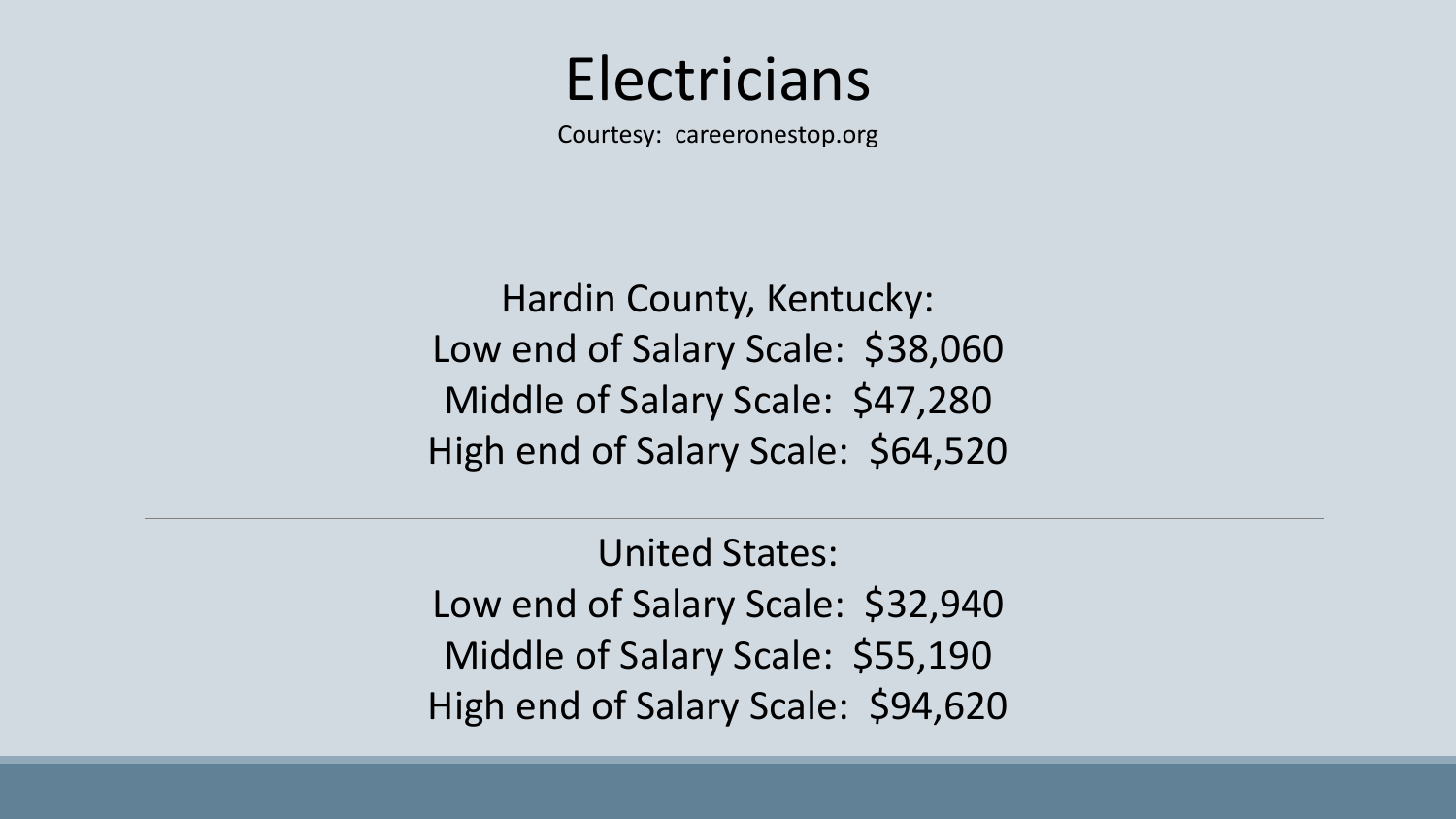### Plumbers, Pipefitters and Steamfitters

Courtesy: careeronestop.org

Hardin County, Kentucky: Low end of Salary Scale: \$37,130 Middle of Salary Scale: \$56,560 High end of Salary Scale: \$70,060

United States: Low end of Salary Scale: \$32,100 Middle of Salary Scale: \$53,910 High end of Salary Scale: \$93,700